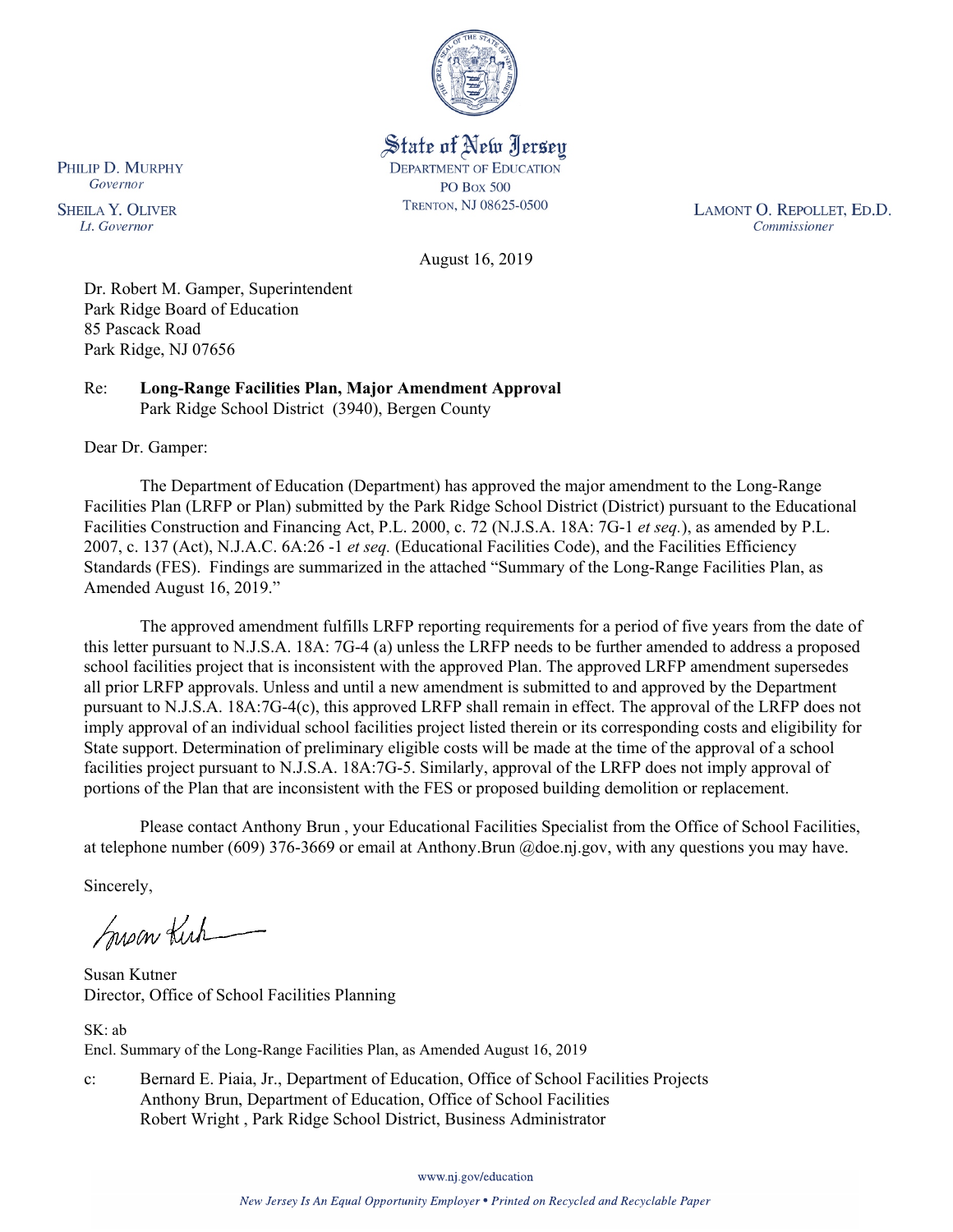# **Park Ridge School District (3940) Summary of the Long-Range Facilities Plan, as Amended August 16, 2019**

The Department of Education (Department) has completed its review of the major amendment to the Long-Range Facilities Plan (LRFP or Plan) submitted by the Park Ridge School District (District) pursuant to the Educational Facilities Construction and Financing Act, P.L. 2000, c. 72 (N.J.S.A. 18A: 7G-1 *et seq.*), as amended by P.L. 2007, c. 137 (Act), N.J.A.C. 6A:26-1 et seq. (Educational Facilities Code), and the Facilities Efficiency Standards (FES).

The following provides a summary of the District's approved amended LRFP. The summary is based on the standards set forth in the Act, the Educational Facilities Code, the FES, District-reported information in the Department's LRFP reporting system, and supporting documentation. The referenced reports in *italic* text are standard reports available on the Department's LRFP website.

### **1. Inventory Overview**

The District is classified as a Regular Operating District (ROD) for funding purposes. It provides services for students in grades PK-12.

The District identified existing and proposed schools, sites, buildings, rooms, and site amenities in its LRFP. Table 1 lists the number of existing and proposed district schools, sites, and buildings. Detailed information can be found in the *School Asset Inventory Report* and the *Site Asset Inventory Report.*

**As directed by the Department, school facilities projects that have received initial approval by the Department and have been approved by the voters, if applicable, are represented as "existing" in the LRFP.** Approved projects that include new construction and/or the reconfiguration/reassignment of existing program space are as follows: n/a.

# **Table 1: Number of Schools, School Buildings, and Sites**

|                                              | <b>Existing</b> | <b>Proposed</b> |
|----------------------------------------------|-----------------|-----------------|
| Number of Schools (assigned DOE school code) |                 |                 |
| Number of School Buildings <sup>1</sup>      |                 |                 |
| Number of Non-School Buildings <sup>2</sup>  |                 |                 |
| Number of Vacant Buildings                   |                 |                 |
| Number of Sites                              |                 |                 |

*1 Includes district-owned buildings and long-term leases serving students in district-operated programs 2 Includes occupied district-owned buildings not associated with a school, such as administrative or utility buildings*

Based on the existing facilities inventory submitted by the District:

- Schools using leased buildings (short or long-term):  $n/a$
- Schools using temporary classroom units (TCUs), excluding TCUs supporting construction: East Brook and West Ridge
- Vacant/unassigned school buildings:  $n/a$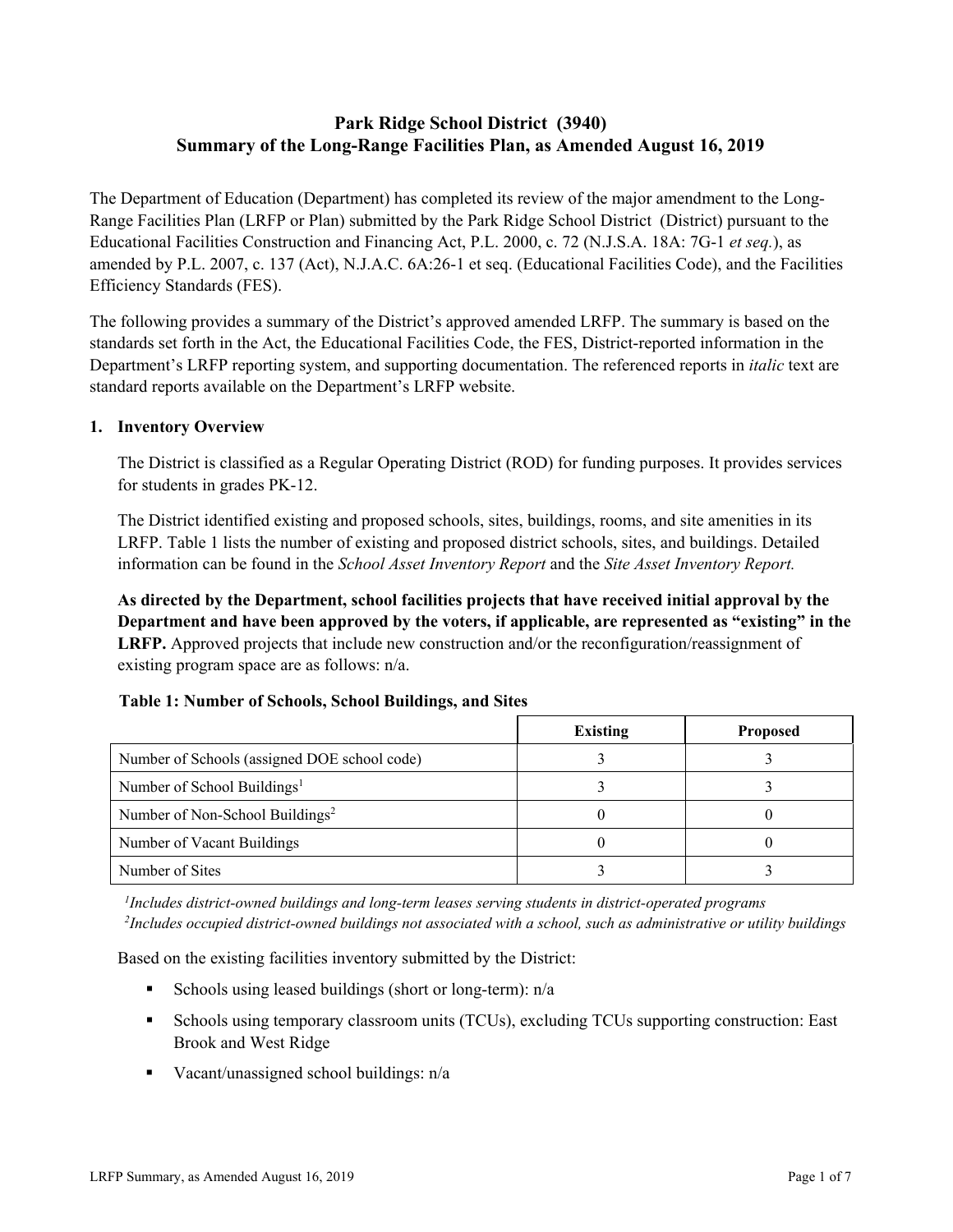**FINDINGS** The Department has determined that the proposed inventory is adequate for approval of the District's LRFP amendment. However, the LRFP determination does not imply approval of an individual school facilities project listed within the LRFP; the District must submit individual project applications for project approval.

# **2. District Enrollments**

The District determined the number of students, or "proposed enrollments," to be accommodated for LRFP planning purposes on a district-wide basis and in each school.

The Department minimally requires the submission of a standard cohort-survival projection using historic enrollment data from the Application for School State Aid (ASSA) or NJ Smart. The cohort-survival method projection method forecasts future students based upon the survival of the existing student population as it moves from grade to grade. A survival ratio of less than 1.00 indicates a loss of students, while a survival ratio of more than 1.00 indicates the class size is increasing. For example, if a survival ratio tracking first to second grade is computed to be 1.05, the grade size is increasing by 5% from one year to the next. The cohort-survival projection methodology works well for communities with stable demographic conditions. Atypical events impacting housing or enrollments, such as an economic downturn that halts new housing construction or the opening of a charter or private school, typically makes a cohort-survival projection less reliable.

### **Proposed enrollments are based on a standard cohort-survival enrollment projection.**

Adequate supporting documentation was submitted to the Department to justify the proposed enrollments. Table 2 provides a comparison of existing and projected enrollments. All totals include special education students.

| <b>Grades</b>                | <b>Existing Enrollments</b><br>2018-19 School Year | <b>District Proposed Enrollments</b><br>2023-24 School Year |
|------------------------------|----------------------------------------------------|-------------------------------------------------------------|
| PK (excl. private providers) | 22                                                 | 16                                                          |
| Grades K-5                   | 536                                                | 496                                                         |
| Grades 6-8                   | 277                                                | 292                                                         |
| Grades 9-12                  | 365                                                | 342                                                         |
| <b>Totals K-12</b>           | 1,178                                              | 1,130                                                       |

### **Table 2: Enrollments**

**FINDINGS** The Department has determined the District's proposed enrollments to be acceptable for approval of the District's LRFP amendment. The Department will require a current enrollment projection at the time an application for a school facilities project is submitted incorporating the District's most recent enrollments in order to verify that the LRFP's planned capacity is appropriate for the updated enrollments.

### **3. District Practices Capacity**

Based on information provided in the room inventories, *District Practices Capacity* was calculated for each school building to determine whether adequate capacity is proposed for the projected enrollments based on district scheduling and class size practices. The capacity totals assume instructional buildings can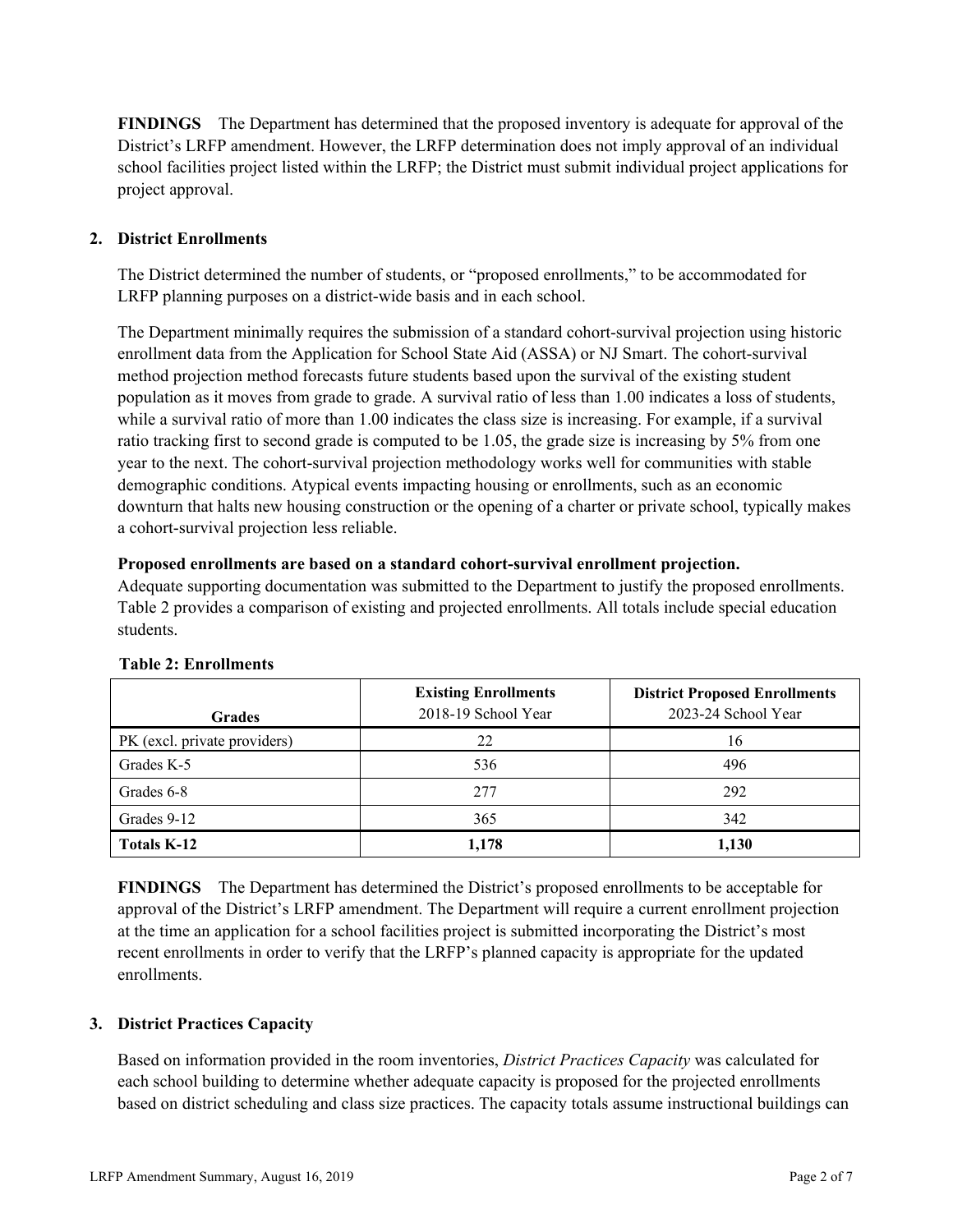be fully utilized regardless of school sending areas, transportation, and other operational issues. The calculations only consider district-owned buildings and long-term leases; short term leases and temporary buildings are excluded. A capacity utilization factor of 90% for classrooms serving grades K-8 and 85% for classrooms serving grades 9-12 is applied in accordance with the FES. No capacity utilization factor is applied to preschool classrooms.

In certain cases, districts may achieve adequate District Practices Capacity to accommodate enrollments but provide inadequate square feet per student in accordance with the FES, resulting in educational adequacy issues and "Unhoused Students." Unhoused students are considered in the "Functional Capacity" calculations used to determine potential State support for school facilities projects and are analyzed in Section 4.

Table 3 provides a summary of proposed enrollments and existing and proposed District-wide capacities. Detailed information can be found in the LRFP website reports titled *FES and District Practices Capacity Report, Existing Rooms Inventory Report, and Proposed Rooms Inventory Report.*

| <b>Grades</b>          | <b>Proposed</b><br><b>Enrollments</b> | <b>Existing</b><br><b>District</b><br><b>Practices</b><br>Capacity | <b>Existing</b><br>Deviation* | <b>Proposed</b><br><b>District</b><br><b>Practices</b><br>Capacity | <b>Proposed</b><br>Deviation* |
|------------------------|---------------------------------------|--------------------------------------------------------------------|-------------------------------|--------------------------------------------------------------------|-------------------------------|
| Elementary (PK-5)      | 512                                   | 504.69                                                             | $-7.31$                       | 515.49                                                             | 3.49                          |
| Middle $(6-8)$         | 292                                   | 308.16                                                             | 16.16                         | 298.89                                                             | 6.89                          |
| High $(9-12)$          | 342                                   | 349.50                                                             | 7.50                          | 347.97                                                             | 5.97                          |
| <b>District Totals</b> | 1,146                                 | 1,162.35                                                           | 16.35                         | 1,162.35                                                           | 16.35                         |

**Table 3: District Practices Capacity Analysis**

*\* Positive numbers signify surplus capacity; negative numbers signify inadequate capacity. Negative values for District Practices capacity are acceptable for approval if proposed enrollments do not exceed 100% capacity utilization.*

Considerations:

- Based on the proposed enrollments and existing room inventories, the District is projected to have inadequate capacity for the following grade groups, assuming all school buildings can be fully utilized: n/a
- Adequate justification has been provided by the District if the proposed capacity for a school significantly deviates from the proposed enrollments. Generally, surplus capacity is acceptable for LRFP approval if additional capacity is not proposed through new construction.

**FINDINGS**The Department has determined that proposed District capacity, in accordance with the proposed enrollments, is adequate for approval of the District's LRFP amendment. The Department will require a current enrollment projection at the time an application for a school facilities project is submitted, incorporating the District's most recent Fall Enrollment Report, in order to verify that the LRFP's planned capacity meets the District's updated enrollments.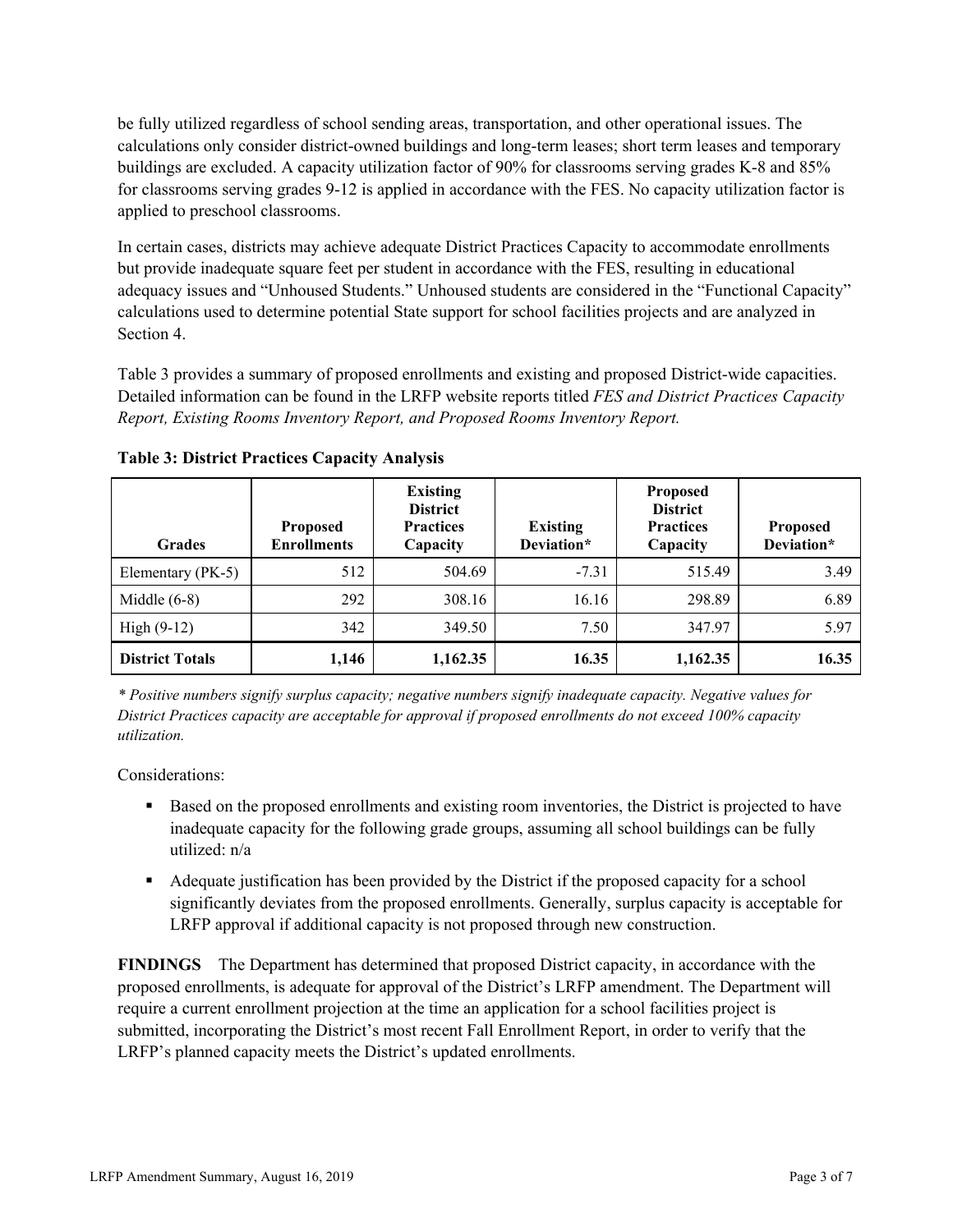### **4. New Construction Funding Eligibility**

*Functional Capacity* was calculated and compared to the proposed enrollments to provide a preliminary estimate of Unhoused Students and new construction funding eligibility.

*Functional Capacity* is the adjusted gross square footage of a school building *(total gross square feet minus excluded space)* divided by the minimum area allowance per full-time equivalent student for the grade level contained therein. *Unhoused Students* is the number of students projected to be enrolled in the District that exceeds the Functional Capacity of the District's schools pursuant to N.J.A.C. 6A:26-2.2(c). *Excluded Square Feet* includes (1) square footage exceeding the FES for any pre-kindergarten, kindergarten, general education, or self-contained special education classroom; (2) grossing factor square footage *(corridors, stairs, mechanical rooms, etc.)* that exceeds the FES allowance, and (3) square feet proposed to be demolished or discontinued from use. Excluded square feet may be revised during the review process for individual school facilities projects.

Table 4 provides a preliminary assessment of the Functional Capacity, Unhoused Students, and Estimated Maximum Approved Area for Unhoused Students for each FES grade group. The calculations exclude temporary facilities and short-term leased buildings. School buildings proposed for whole or partial demolition or reassignment to a non-school use are excluded from the calculations pending project application review. If a building is proposed to be reassigned to a different school, the square footage is applied to the proposed grades after reassignment. Buildings that are not assigned to a school are excluded from the calculations. In addition, only preschool students eligible for state funding (former ECPA students) are included. Detailed information concerning the calculations can be found in the *Functional Capacity and Unhoused Students Report* and the *Excluded Square Footage Report.*

|                                                | <b>PK/K-5</b> | $6 - 8$  | $9-12$   | <b>Total</b> |
|------------------------------------------------|---------------|----------|----------|--------------|
| PK Eligible Students/K-12 Proposed Enrollments | 512           | 292      | 342      |              |
| FES Area Allowance (SF/student)                | 125.00        | 134.00   | 151.00   |              |
| <b>Prior to Completion of Proposed Work:</b>   |               |          |          |              |
| <b>Existing Gross Square Feet</b>              | 55,249        | 44,614   | 57,675   | 157,538      |
| Adjusted Gross Square Feet                     | 53,806        | 44,038   | 57,125   | 154,969      |
| <b>Adjusted Functional Capacity</b>            | 426.14        | 313.53   | 395.29   |              |
| Unhoused Students                              | 69.86         | 0.00     | 0.00     |              |
| Est. Max. Area for Unhoused Students           | 8,733.10      | 0.00     | 0.00     |              |
| <b>After Completion of Proposed Work:</b>      |               |          |          |              |
| Gross Square Feet                              | 55,249        | 44,614   | 57,675   | 157,538      |
| New Gross Square Feet                          | 0             | $\theta$ | $\theta$ | $\theta$     |
| <b>Adjusted Gross Square Feet</b>              | 53,806        | 44,038   | 57,125   | 154,969      |
| <b>Functional Capacity</b>                     | 426.14        | 313.53   | 395.29   |              |
| Unhoused Students after Construction           | 69.86         | 0.00     | 0.00     |              |
| Est. Max. Area Remaining                       | 8,733.10      | 0.00     | 0.00     |              |

### **Table 4: Estimated Maximum Approved Area for Unhoused Students**

Facilities used for non-instructional or non-educational purposes are ineligible for State support under the Act. However, projects for such facilities shall be reviewed by the Department to determine whether they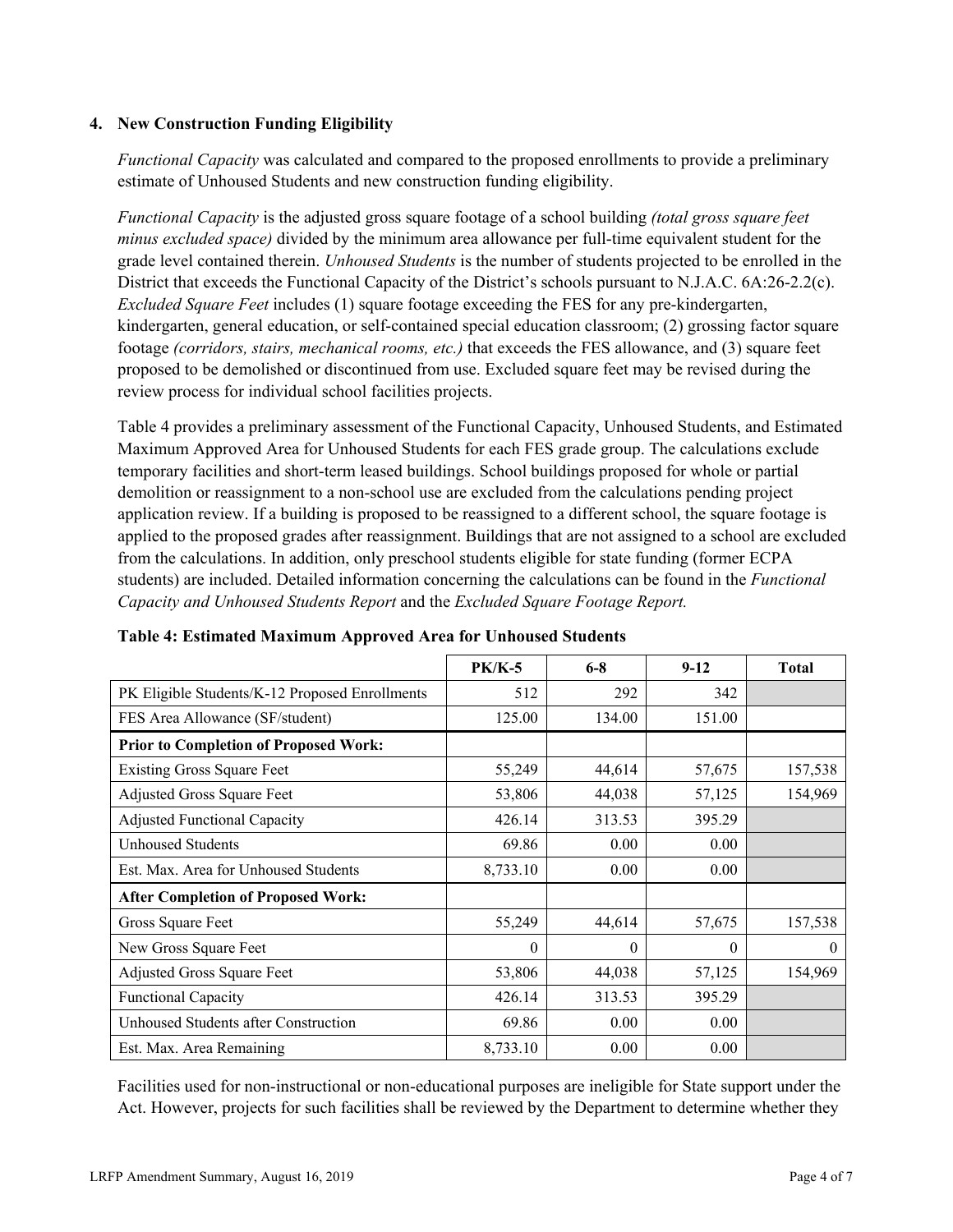are consistent with the District's LRFP and whether the facility, if it is to house students (full or part time) conforms to educational adequacy requirements. These projects shall conform to all applicable statutes and regulations.

Estimated costs represented in the LRFP by the District are for capital planning purposes only. The estimates are not intended to represent preliminary eligible costs or final eligible costs of approved school facilities projects.

Considerations:

- The District does not have approved projects pending completion, as noted in Section 1, that impact the Functional Capacity calculations.
- The Functional Capacity calculations *exclude* square feet proposed for demolition or discontinuation for the following FES grade groups and school buildings pending a feasibility study and project review: n/a.
- Based on the preliminary assessment, the District has Unhoused Students prior to the completion of proposed work for the following FES grade groups: PK-5.
- New construction is proposed for the following FES grade groups:  $n/a$ .
- **Proposed new construction exceeds the estimated maximum area allowance for Unhoused** Students prior to the completion of the proposed work for the following grade groups: n/a.
- The District, based on the preliminary LRFP assessment, will have Unhoused Students after completion of the proposed LRFP work. If the District is projected to have Unhoused Students, adequate justification has been provided to confirm educational adequacy in accordance with Section 6 of this determination.

**FINDINGS** Functional Capacity and Unhoused Students calculated in the LRFP are preliminary estimates. Preliminary Eligible Costs (PEC) and Final Eligible Costs (FEC) will be included in the review process for specific school facilities projects. A feasibility study undertaken by the District is required if building demolition or replacement is proposed per N.J.A.C. 6A:26-2.3(b)(10).

### **5. Proposed Work**

The District assessed program space, capacity, and physical plant deficiencies to determine corrective actions. Capital maintenance, or *"system actions,"* address physical plant deficiencies due to operational, building code, and /or life cycle issues. Inventory changes, or *"inventory actions,*" add, alter, or eliminate sites, site amenities, buildings, and/or rooms.

The Act (N.J.S.A. 18A:7G-7b) provides that all school facilities shall be deemed suitable for rehabilitation unless a pre-construction evaluation undertaken by the District demonstrates to the satisfaction of the Commissioner that the structure might pose a risk to the safety of the occupants even after rehabilitation or that rehabilitation is not cost-effective. Pursuant to N.J.A.C. 6A:26-2.3(b)(10), the Commissioner may identify school facilities for which new construction is proposed in lieu of rehabilitation for which it appears from the information presented that new construction is justified, provided, however, that for such school facilities so identified, the District must submit a feasibility study as part of the application for the specific school facilities project. The cost of each proposed building replacement is compared to the cost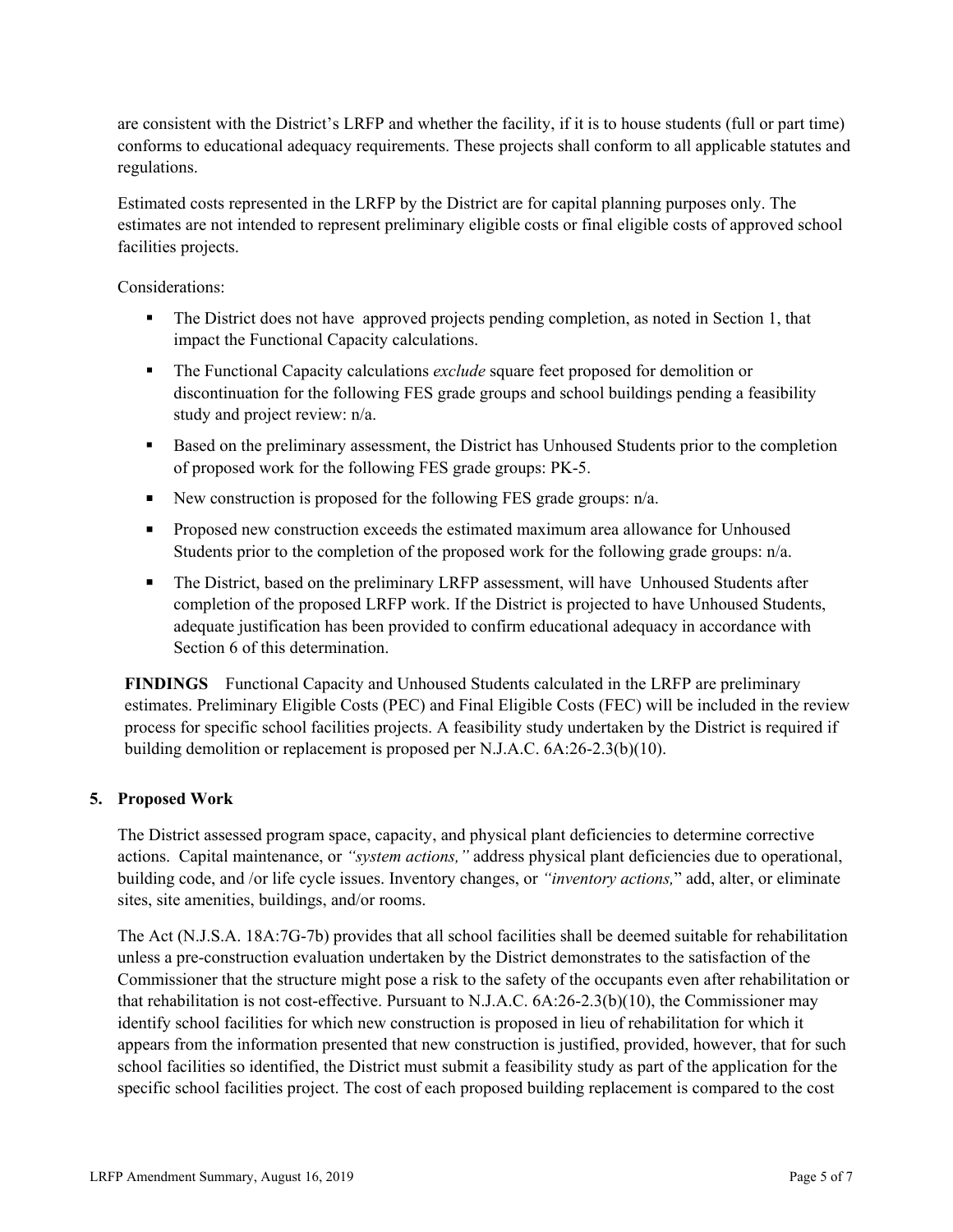of additions or rehabilitation required to eliminate health and safety deficiencies and to achieve the District's programmatic model.

Table 5 lists the scope of work proposed for each school based on the building(s) serving their student population. Detailed information can be found in the LRFP website reports titled *"School Asset Inventory," "LRFP Systems Actions Summary," and "LRFP Inventory Actions Summary."*

With the completion of the proposed work, the following schools are proposed to be eliminated:  $n/a$ ; the following schools are proposed to be added: n/a .

| <b>Proposed Scope of Work</b>                                                                  | <b>Applicable Schools</b>            |
|------------------------------------------------------------------------------------------------|--------------------------------------|
| Renovation only (no new construction)                                                          |                                      |
| System actions only (no inventory actions)                                                     | Park Ridge HS (050                   |
| Existing inventory actions only (no systems actions)                                           | n/a                                  |
| Systems and inventory changes                                                                  | East Brook (060)<br>West Ridge (070) |
| <b>New construction</b>                                                                        |                                      |
| Building addition only (no systems or existing inventory actions)                              | n/a                                  |
| Renovation and building addition (system, existing inventory,<br>and new construction actions) | n/a                                  |
| New building on existing site.                                                                 | n/a                                  |
| New building on new or expanded site                                                           | n/a                                  |
| Site and building disposal (in addition to above scopes)                                       |                                      |
| Partial building demolition                                                                    | n/a                                  |
| Whole building demolition                                                                      | n/a                                  |
| Site and building disposal or discontinuation of use                                           | n/a                                  |

### **Table 5. School Building Scope of Work**

**FINDINGS** The Department has determined that the proposed work is adequate for approval of the District's LRFP amendment. However, Department approval of proposed work in the LRFP does not imply the District may proceed with a school facilities project. The District must submit individual project applications with cost estimates for Department project approval. Both school facilities project approval and other capital project review require consistency with the District's approved LRFP.

# **6. Proposed Room Inventories and the Facilities Efficiency Standards**

The District's proposed school buildings were evaluated to assess general educational adequacy in terms of compliance with the FES area allowance pursuant to N.J.A.C. 6A:26-2.2 and 2.3.

District schools are proposed to provide less square feet per student than the FES after the completion of proposed work as indicated in Table 5. This includes East Brook and West Ridge.

**FINDINGS** The Department has determined that the District's proposed room inventories are adequate for LRFP approval. If school(s) are proposed to provide less square feet per student than the FES area allowance, the District has provided justification indicating that the educational adequacy of the facility will not be adversely affected and has been granted an FES waiver by the Department pending project